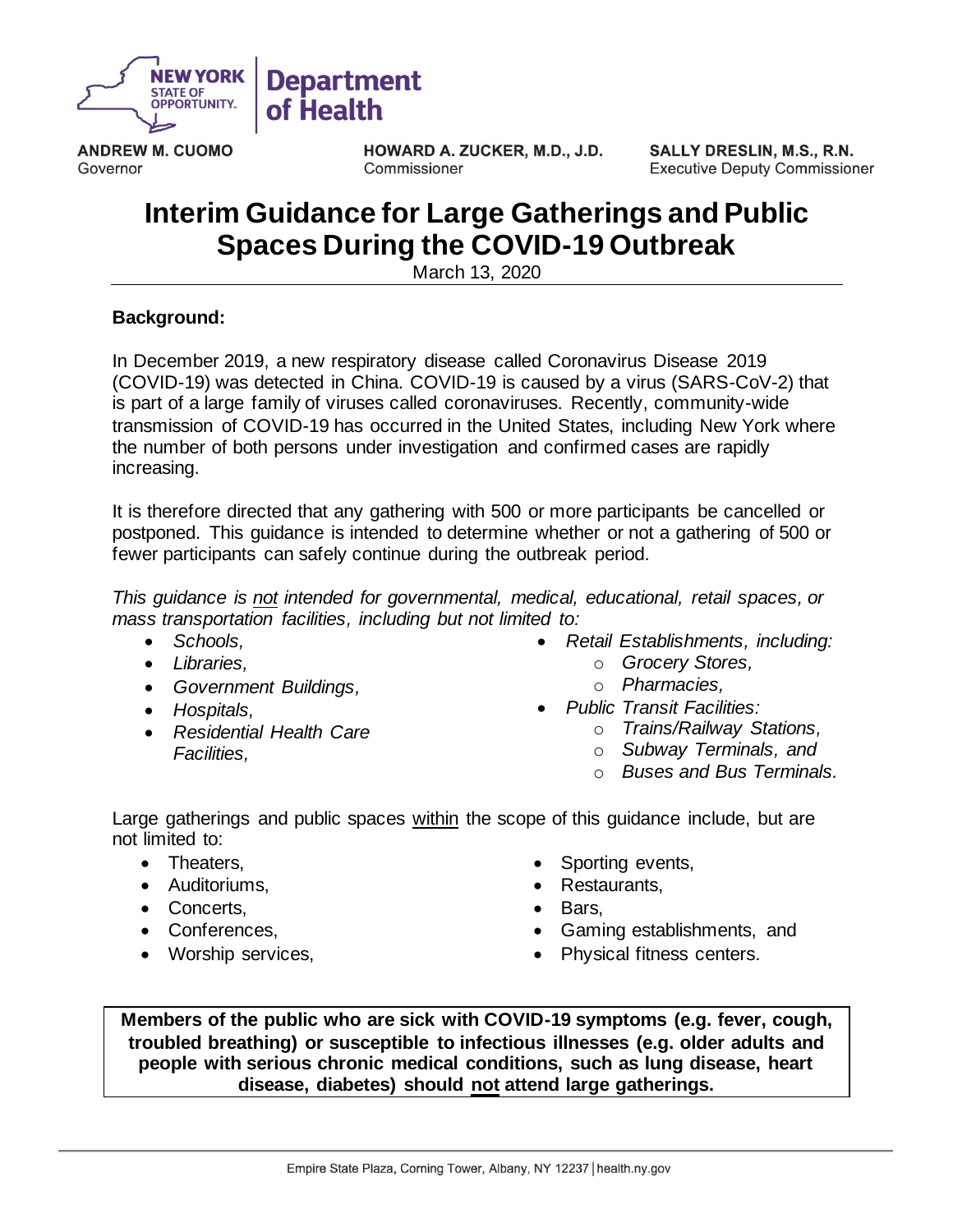## **Guidance:**

#### **Effective March 13, 2020 at 5:00PM, organizers hosting large gatherings must postpone or cancel any events with in-person attendance of more than 500 participants.**

#### **Effective March 13, 2020 at 5:00PM, private and public operators of establishments or organizers of events with fewer than 500 occupants or attendees must operate at no more than 50% of their maximum occupancy.**

*There are limited exceptions to the restrictions prescribed in this guidance. Specifically, businesses that are not gathering places can seek an exemption from the State Commissioner of Health that would allow for capacity in excess of these limits, if appropriate social distance can be maintained and the risk of viral transmission is low. Please call the New York State Novel Coronavirus (COVID-19) hotline at 1-888-364- 3065 with specific questions about your establishment or event.*

#### **For all other gatherings or public spaces, private and public organizers and operators shall:**

- **Promote messages that discourage people who are sick from attending or visiting**: This should include messages requesting that people leave if they begin to have symptoms of COVID-19, which include fever, cough, and shortness of breath. They should seek medical advice promptly by calling ahead to a doctor's office or emergency room prior to a medical evaluation.
- **Review existing plans and procedures:** Private and public operators or small event organizers should review their existing emergency plans and procedures for outbreak response to ensure plans meet the needs of the current and anticipated state of COVID-19 outbreak. Planning considerations include but are not limited to protection of staff and patrons, planning for staff absenteeism and supply chain interruptions. Develop new contingency plans if gaps are found in the current plans. Private and public operators and small event organizers should engage with key stakeholders and partners in the planning process. These partners include the local health department, community leaders, law enforcement, hospitals, emergency and first responders and vendors.
- **Consult state and local officials about local preparedness and response capacities:** Work closely with local public health officials to assess local capacities related to healthcare and law enforcement in the area. During a COVID-19 outbreak, resource limitations among local healthcare systems and/or law enforcement can influence the decision to modify, postpone or cancel your events. If it is determined local capacities are already limited by the COVID-19 outbreak and may be further strained by the event, private and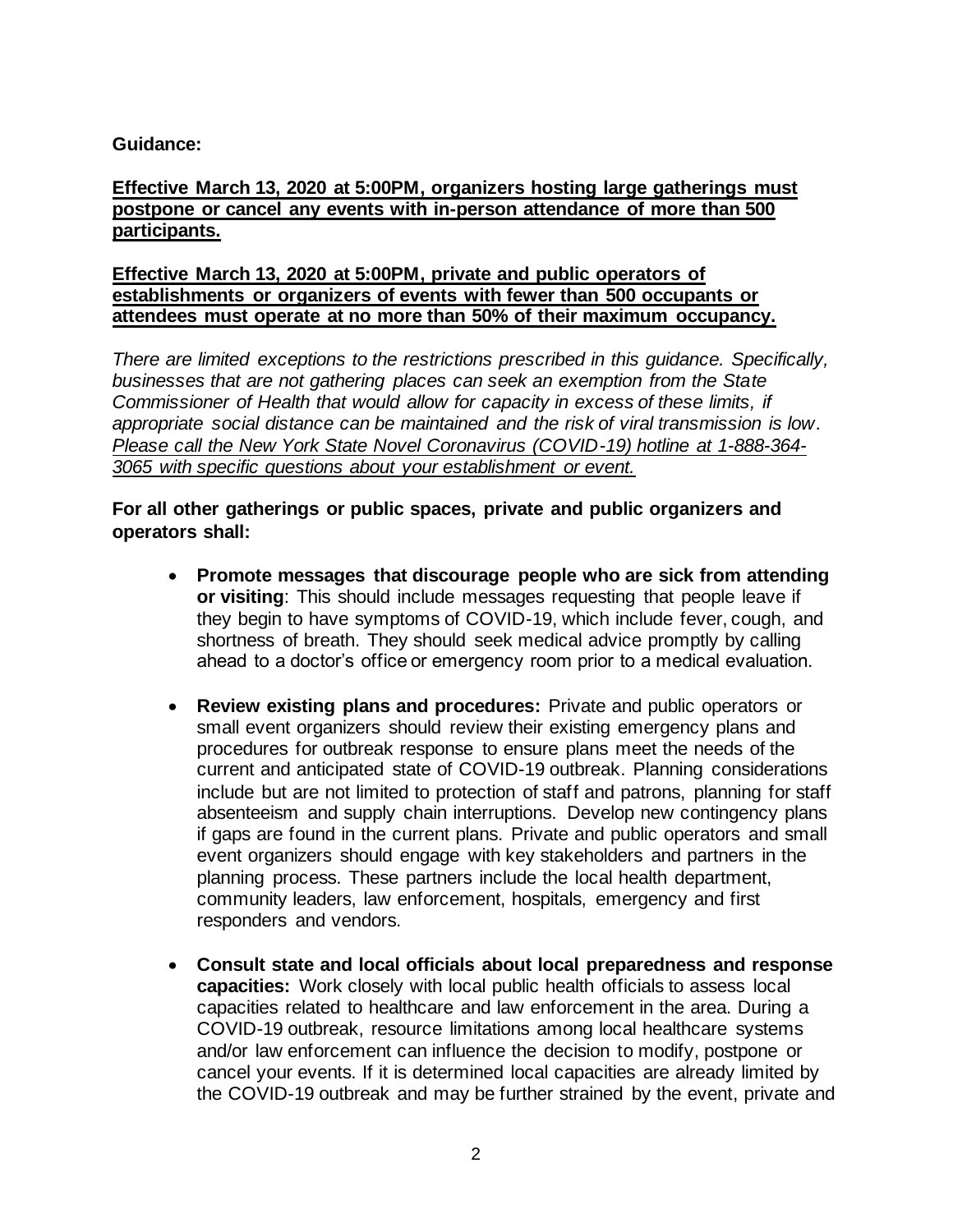public operators and small event organizers should provide an alternate method for event delivery, postpone, or cancel.

- **Use alternative event delivery:** Private and public operators and small event organizers should consider and, if possible, develop alternative ways for participants to attend or participate in the event, such as by television, radio, or online. Large meetings may be conducted remotely by phone or video conferencing. Concert organizers may choose to offer a paid video stream for attendees wishing to watch from home. Places of worship may choose to offer a video or audio broadcast or stream for congregation members. Organizers of sporting events that are not already broadcast may research the feasibility of offering that option. Depending on available technology, video streaming options may be available at little to no cost for event organizers.
- **If a small event proceeds with in-person participation, use procedures for community containment strategies:** Train staff on the signs and symptoms of COVID-19. Event organizers should ensure that all event staff are trained on the signs and symptoms of COVID-19. If any staff feel they have these symptoms, and possible exposure to COVID-19 they should call their healthcare provider. Staff should stay home if they are sick. The signs and symptoms of COVID-19 include fever, cough, or trouble breathing.
- **Train all staff on proper hand and respiratory hygiene:** Small event organizers should take steps to ensure that all event staff are trained on proper hand and respiratory hygiene. Proper personal hygiene is a good preventative measure for all respiratory illnesses including COVID-19.

#### Hand Hygiene:

Signage with handwashing procedures should be posted in prominent locations promoting hand hygiene. Regular hand washing with soap and water for at least 20 seconds should be done:

- o Before and after eating.
- o After sneezing, coughing, or nose blowing.
- o After using the restroom.
- o Before handling food.
- o After touching or cleaning surfaces that may be contaminated.
- o After using shared equipment and supplies like electronic equipment such as keyboards, mice and phones.

If soap and water are not available, use an alcohol-based hand sanitizer that contains at least 60% alcohol. Use of alcohol-based hand sanitizers by children should always be supervised by adults.

Respiratory Hygiene:

o Covering coughs and sneezes with tissues or the bend of elbow.